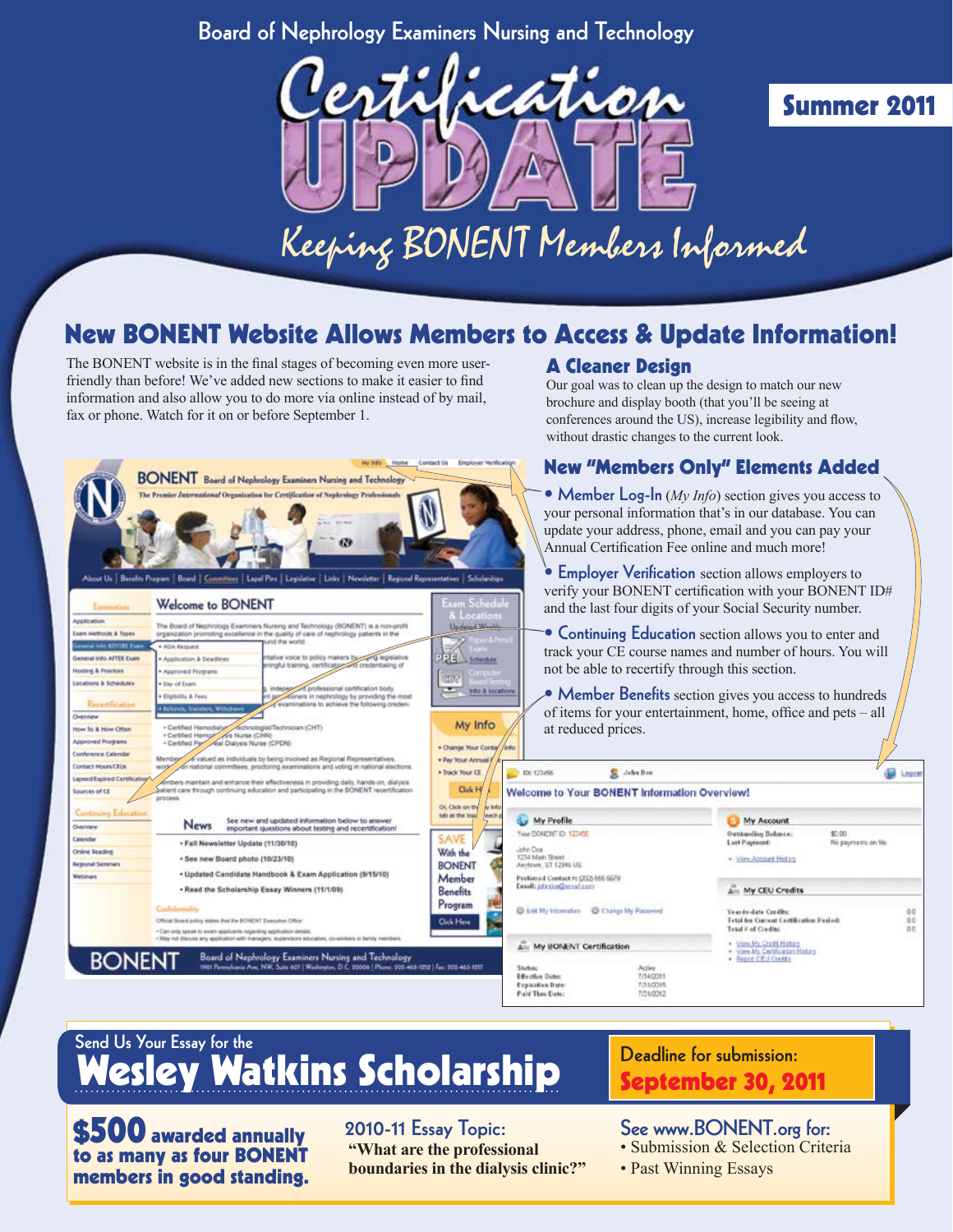

The BONENT Certification UPDATE is published quarterly by: Board of Nephrology Examiners Nursing & Technology



1901 Pennsylvania Avenue, NW Suite 607 Washington, DC 20006 Phone: 202-462-1252 Fax: 202-463-1257 *Web: www.bonent.org*

BOARD OF DIRECTORS

### President

RJ Picciano, BA, CHT, OCDT Stow, OH President@bonent.org

Vice President & Update Editor Carol Johnson, RNC, MSN, CS, FNP Jamaica, NY Carrajon@aol.com

#### Secretary/Treasurer Paulette C. Sheeley, RN, BSN, CNN Rock Creek, OH PCS1@windstream.net

**Directors** Susan Critchfield, CHT Rosamond, CA scritchfieldcht@sbcglobal.net

Zelma Griffin, BS, CHT South Holland, IL griffinzelma@aol.com

Dennis Schell, CHT, OCDT Maumee, OH schellfamily5@sbcglobal.net

Lyle Smith, BSN, CNN, CPDN Umatilla, OR Lyle\_BONENT@msn.com

#### EXECUTIVE OFFICE

Executive Director Peter Anas Phone: 202.462.1252, ext. #20 peter@bonent.org

Membership Director Laikisha Jeffries Phone: 202.462.1252, ext. #15 membership@bonent.org

# FROM THE PRESIDENT

### Busy, Fruitful Days at BONENT

Hopefully, everyone is having a great summer. It is horribly hot in most of the US, but it is summer!!! There are major things happening with BONENT. We are holding elections for two of the Board Director positions this summer. We continue to work on a new version of the CHT exam. We are nearing the start of the process to develop the long needed certification for Dialysis Bio-Med Technicians. And there is the day-to-day operation of an organization that has grown so much in the past 2 years.

#### Board Elections (Your Ballot is on Page 3)

There are 2 positions open on the BONENT Board of Directors. There are 3 candidates for the 2 positions. A short summary of their qualifications and ballot are on page 3 of this newsletter. Nominations for the ballot have closed. You will see there is the



RJ Picciano **President**

opportunity to write-in for someone else that you feel would be a great asset to BONENT. Remember they must be BONENT certified and current with their Annual Certification Fees. There will be 2 seats of the BONENT Board open in 2012. So, start thinking about running or convincing a colleague who you think would be good to run.

#### Updated Website & a Member Benefits Program

As you read on page 1, we have an updated BONENT website, where you can now access your personal contact information, keep track of your CE credits, pay your annual certification fee and more. The new BONENT Member Benefits program gives you bulk buying power to save a lot on electronics, insurance, groceries, restaurants and so much more!

#### Updated CHT Exam Coming – We Need Your Help

We have been going through the process of updating the CHT exam from the ground up for nearly a year at this point. We started in August 2010 culminating in a new outline of the essential tasks of the patient care technician. We are now asking all certified BONENT members who are interested to help us write questions for this new exam. **Contact the Exam Chair, Lyle Smith, at lyle bonent@msn.com if you are interested in writing questions.** Please let him know in which topics you feel most qualified.

#### Bio-Med Exam?

The BONENT Board, at its November meeting, will conclude discussions on developing a Bio-Med exam. We hope to begin the process before the new year. **Contact the Exam Chair, Lyle Smith, at lyle\_bonent@msn.com if you are interested in being part of this process.** We will need experts who know what the essential knowledge and skills are to be an excellent Bio-Med technician in dialysis.

#### CMS Says You Must Remain Certified

Finally, as a reminder, the new CMS conditions for coverage (cfc) require that you not only become certified, but that you remain certified. So, keep up on your Annual Certification Fee and get the continuing education you need to recertify (40 Hours of CE over 4 years). Soon, you will see opportunities to get some of the credits that you need on the BONENT website at BONENT.org, free to current members.

# Our Newest 25 Year Members



#### Congratulations for Maintaining Certification for 25 Consecutive Years Since 1986!

Hlebovy, Diana, CHN - *Elyria, OH* Lockman, Carl, CHT - *Whitestone, NY* McCormick, Sara, CHN - *Somers Point, NJ* Schoellkopff, Cheryl, CHT - *Cherry Hill, NJ* Tasker, Nadine, CHN - *Plymouth, ME*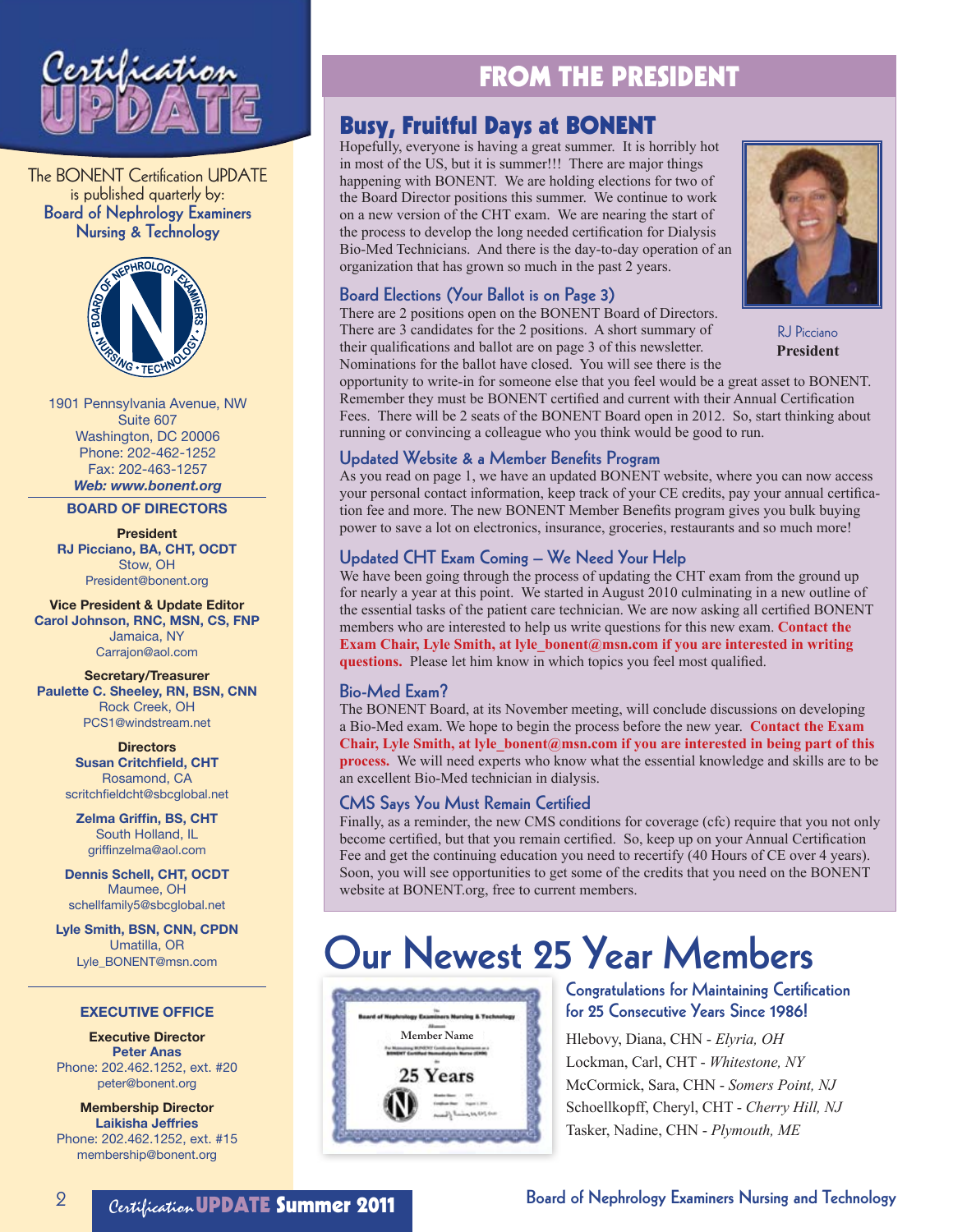# BONENT Board of Directors 2011 Election Information & Ballot



Currently there are two positions on the BONENT Board that need to be filled – one CHT and one CHN or CPDN. The current list of board members is shown on page 2. The three candidates who have submitted their board application (published in the Spring newsletter) to the Nominating Committee are shown below with their biography. You are also able to add a "Write-in Candidate's name," who must be a BONENT member in good standing, meet the same published criteria and subject to board approval.



### Kimberly A. Kerns BSN, RN, CHN

I would like to be considered for membership with the Board of

*Lugoff, South Carolina*

Directors, for the chair that is available for a CHN. I have been a member of BONENT for many years, since the late 90s. I first was a member of BONENT upon successful completion of the CHT examination. Since then I have completed a Diploma nursing program at Aultman School of Nursing in Canton, Ohio, then received my BSN from Malone College, also of Canton, Ohio. I then achieved successful completion of my CHN, via BONENT. I am currently working towards my completion of my MSN/ MBA/HC degree from the University of Phoenix; graduation date is projected for May of 2012. Upon becoming CHN certified with your organization, I have proctored many examinations; have held the SC representative position since moving to SC in 2009-10.

I previously worked for FMC a for profit provider for several years, and currently work for Dialysis Clinic Inc. a non profit provider. I have experience, from technician, staff nursing, vascular access coordinator, nurse manager and currently facility administrator. I have supported BONENT in an area which is heavily saturated by ANNA. I lead by example and always look for ways to increase my technicians and nurses knowledge. I feel BONENT is a very important organization, and would like to be more involved. I feel that with the new CMS guidelines it is more important than ever to be involved in organizations which support our field of expertise.

VOTE HERE



Lyle Smith RN, BSN, CPDN *Umatilla, Oregon*

Lyle Smith RN BSN has been a nephrology nurse for nearly 30 years, working hemodialysis,

peritoneal dialysis and transplant. He has held a number of management positions with FMC, RCG and DaVita. Presently, he is working as a staff RN, Chronic and Acute. He is an active member of NKF and the Cascade chapter of ANNA. He has had his CNN for 21 years and CPDN for 17 years. He has been a BONENT Board Director since 1997, chairing the following committees:

- BONENT Exam Committee Chair since 1998 – present
- BONENT Legislative Committee Chair 2001-2010
- BONENT International Committee Chair since 2002 - present
- BONENT Continuing Education
- Committee Chair since 2010 present

He organizes a regional seminar every year in the Pacific Northwest for nurses and technicians in October, attended by about 125 individuals from 4 states. He has spoken at many seminars including the Annual Dialysis Conference, European Dialysis and Transplant Nurses' Association in Birmingham UK and the International Society of Peritoneal Dialysis in Istanbul, Turkey.

As chair of the exam committee, he has gained knowledge of test development and design. This past year he led a group that revised the CHT exam from its outline back up, making it current to conform to present practice. Through his efforts, the BONENT exams remain the gold standard in Nephrology.

His goals for BONENT are simple. 1. Establish a series of continuing education opportunities for BONENT members and others including on-line and regional meetings; 2. Expand the BONENT international reach globally, especially Latin America with an exam in Spanish.

#### CHN/CPDN CHT

## Dennis Schell CHT, OCDT

*Maumee, Ohio*

My name is Dennis Schell and I have served on the BONENT Board for the past 8 years.

Serving on the BONENT Board has helped me to continue to use the skills and the training that I have gained to advance the profession of the hemodialysis technician.

On the BONENT Board, I serve as the Policy and Procedure Committee Chair where I help to write policies and procedures as they are needed for BONENT. I am also a Bylaw committee member. As a member of the Examination Committee, I help write test questions for all BONENT and CHT exams, as well as work on the review of the CHT exams every two years. In addition to serving on various BONENT Committees, I proctor BONENT Exams in Detroit, Toledo and help in the Cleveland area as needed.

The dialysis profession is an ever changing field. It is important that dialysis professionals continue to keep up with the many changes, both in the clinical setting and in legislation. To help ensure that dialysis technicians continue their professional development, I have taught a number of training classes in Detroit and Toledo. I have spoken the last three years at the Cleveland Kidney Foundation meeting on Water Purification, Quality Assurance, and the History of BONENT. I was a presenter at the NWO Kidney Foundation meeting on Water Purification.

Beyond the BONENT board, I have helped to expand a hemodialysis program from three stations to ten stations at the Roosevelt Hospital in Guatemala City. I am currently working with Rotary International to expand the current hemodialysis program at the hospital in Abuja, Nigeria.

I would like to continue to serve on the BONENT Board for another term. My goal is to enhance the role of the hemodialysis technician and the biomedical technician in the dialysis profession.

You must be a member in good standing (your certification has not lapsed or expired and your Annual Certification Fee must be paid to date).

#### CHT Position (choose one)

- □ Dennis Schell CHT, OCDT
- □ Write-in Candidate Name:

 $\mathcal{L}_\text{max}$  , where  $\mathcal{L}_\text{max}$  and  $\mathcal{L}_\text{max}$ 

### CHN/CPDN Position (choose one)

- □ Kimberly A. Kerns, BSN, RN, CHN
- □ Lyle Smith, RN BSN
- □ Write-in Candidate Name:

 $\overline{\phantom{a}}$  ,  $\overline{\phantom{a}}$  ,  $\overline{\phantom{a}}$  ,  $\overline{\phantom{a}}$  ,  $\overline{\phantom{a}}$  ,  $\overline{\phantom{a}}$  ,  $\overline{\phantom{a}}$  ,  $\overline{\phantom{a}}$  ,  $\overline{\phantom{a}}$  ,  $\overline{\phantom{a}}$  ,  $\overline{\phantom{a}}$  ,  $\overline{\phantom{a}}$  ,  $\overline{\phantom{a}}$  ,  $\overline{\phantom{a}}$  ,  $\overline{\phantom{a}}$  ,  $\overline{\phantom{a}}$ 

### Your Information

BONENT ID# Exp. Date

Email \_\_\_\_\_\_\_\_\_\_\_\_\_\_\_\_\_\_\_\_\_\_\_\_\_\_\_\_\_\_\_\_\_\_\_\_\_\_\_\_\_\_\_\_\_\_

Signature \_\_\_\_\_\_\_\_\_\_\_\_\_\_\_\_\_\_\_\_\_\_\_\_\_\_\_\_\_\_\_\_\_\_\_\_\_\_\_ Date \_\_\_\_\_\_\_\_\_\_\_\_\_\_\_\_\_\_\_\_\_\_\_

 $\Box$  I am interested in becoming a BONENT Regional Representative in my area.

Please mail this ballot to the BONENT Executive Office by September 15, 2011.

Name \_\_\_\_\_\_\_\_\_\_\_\_\_\_\_\_\_\_\_\_\_\_\_\_\_\_\_\_\_\_\_\_\_\_\_\_\_\_\_\_\_\_\_\_\_ □ CHT □ CHN □ CPDN

BONENT, 1901 Pennsylvania Ave NW, Suite 607, Washington DC 20006

3